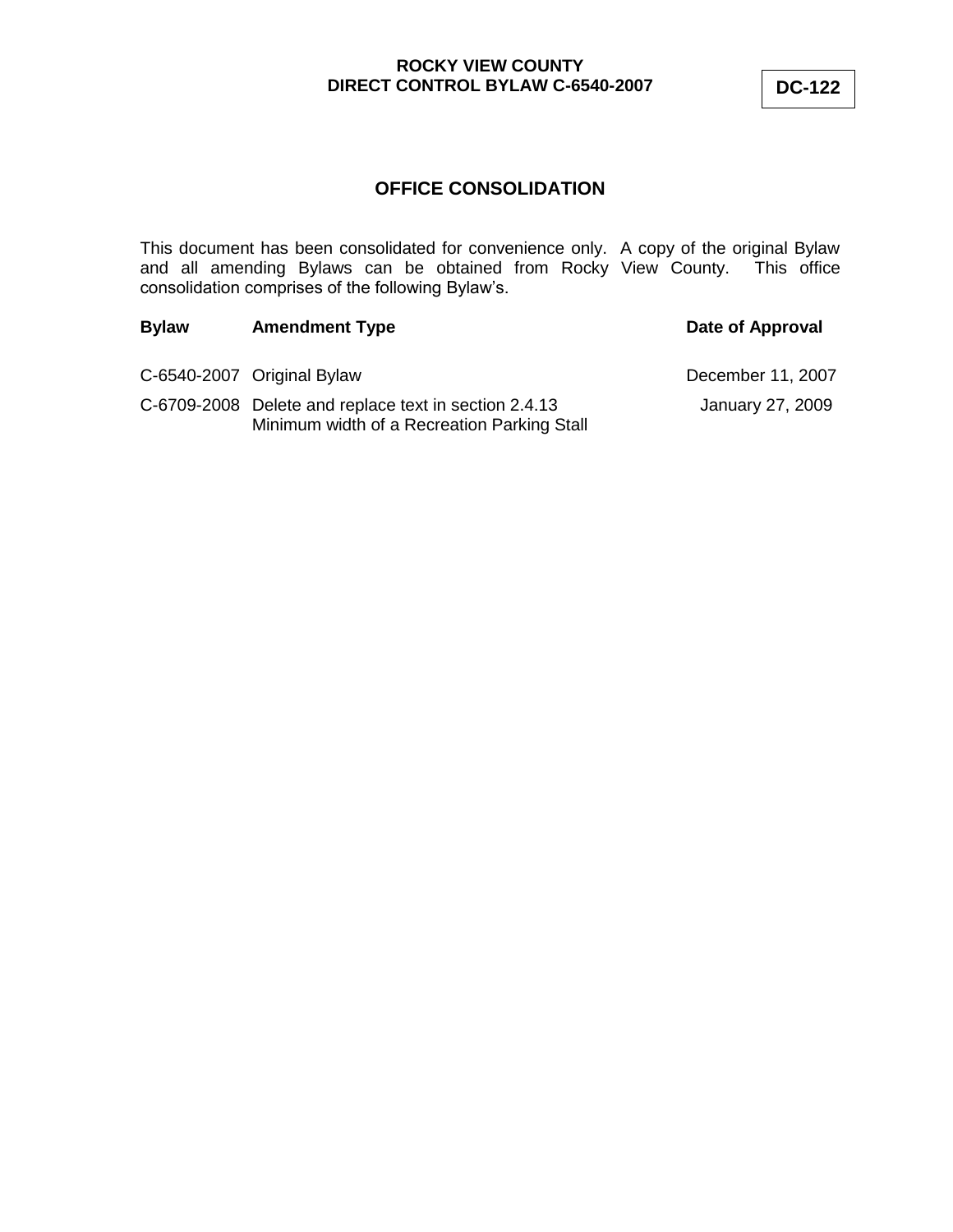# **DIRECT CONTROL BYLAW REGULATIONS**

That the regulations of this Direct Control District comprise:

- 1.0.0 General Regulations
- 2.0.0 Land Use Regulations
- 3.0.0 Development Regulations
- 4.0.0 Definitions
- 5.0.0 Implementation

#### **1.0.0 GENERAL REGULATIONS**

- 1.1.0 For the purposes of this Bylaw, the boundaries and description of the Lands shall be more or less as indicated in Schedule "A" and Schedule "B" attached hereto and forming part hereof.
- 1.2.0 The Operative and Interpretative Clauses (Part One), General Administration (Part Two) and General Regulations (Part Three) as contained in the Land Use Bylaw C-4841-97 are applicable, unless otherwise stated in this Bylaw.
- 1.3.0 The Development Authority shall consider and decide on applications for Development Permits for all uses listed by this Bylaw provided the provisions of Sections 2 and 3 herein are completed in form and substance, satisfactory to the Municipality.
- 1.4.0 That the Development Authority shall be responsible for the issuance of Development Permit(s) for the Lands subject to this Bylaw.
- 1.5.0 Proposals for uses and subdivision beyond that provided by this Bylaw shall require an amendment to this bylaw to be permitted.

#### **2.0.0 LAND USE REGULATIONS**

2.1.0 Purpose and Intent

The purpose and intent of this District is to provide for the development of a recreational vehicle storage facility on a portion of the Lands and ongoing agricultural operations on the remainder of the lands, while ensuring high quality, attractive and aesthetically pleasing development.

2.2.0 All Development Cells

List of Uses

- 2.2.1 Fencing
- 2.2.2 Landscaping
- 2.2.3 Parking
- 2.2.4 Signs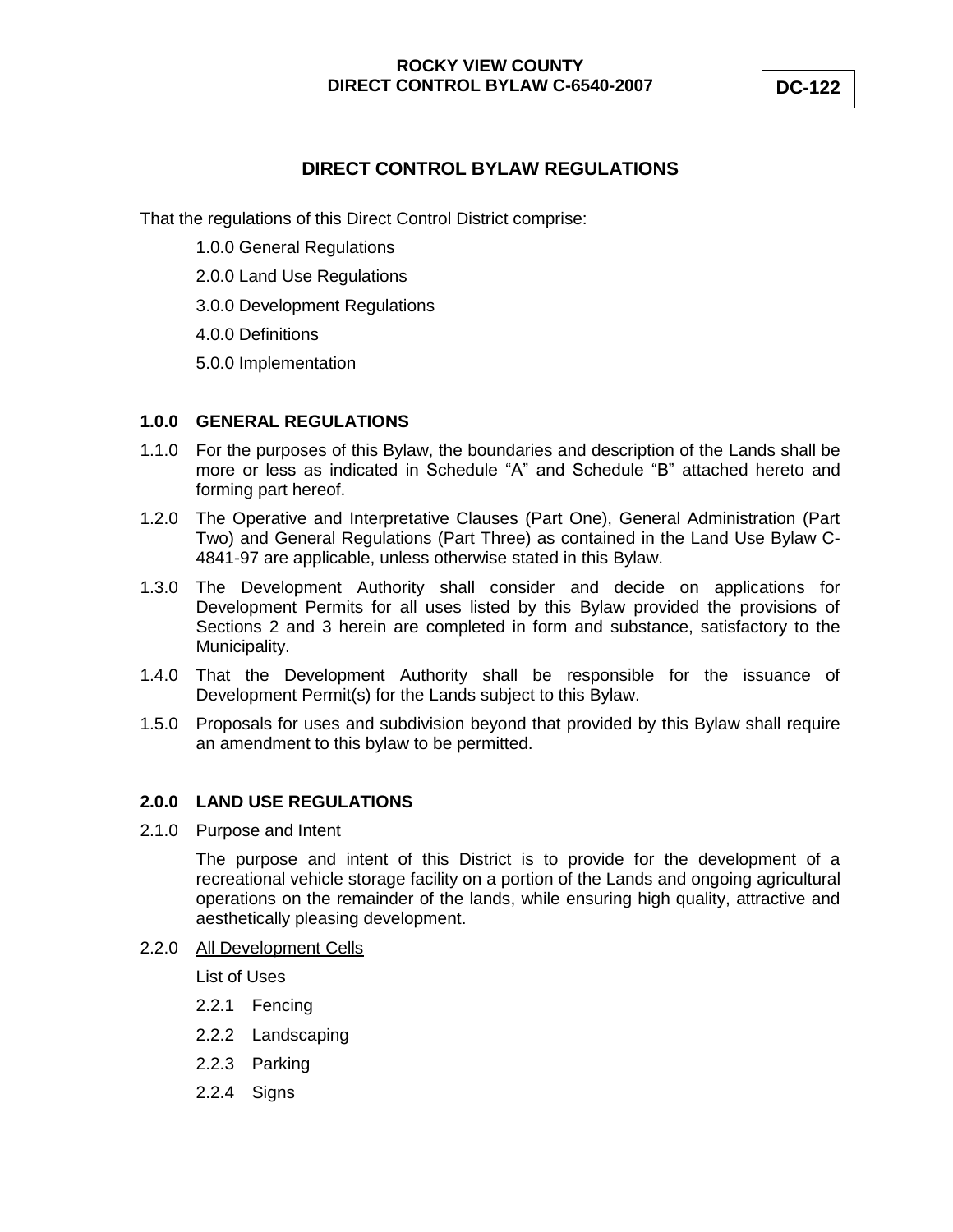Minimum and Maximum Requirements

- 2.2.5 Minimum Parcel Size: 32.5 hectares (80.4 acres)
- 2.2.6 Maximum Number of Freestanding Signs: 1
- 2.2.7 Maximum Height of Freestanding Sign: 9 meters (29.5 feet)
- 2.2.8 Maximum Area of the Sign is 10 square meters (107 square feet)
- 2.2.9 Minimum Setback from any Road for Sign: 10 m (32.8 feet)
- 2.2.10 Height of Fence: 3.1 m (10.2 feet)

# 2.3.0 Development Cell "A" – Agricultural Area

## List of Uses

- 2.3.1 General Agriculture
- 2.3.2 Dwelling, single-detached, accessory to the agricultural use
- 2.3.3 Accessory Buildings
- 2.3.4 Private Outdoor Riding Arena

Minimum and Maximum Requirements

- 2.3.5 Minimum Front Yard: 60.0 m (196.8 feet)
- 2.3.6 Minimum Side Yard: 15.0 m (49.2 feet)
- 2.3.7 Minimum Rear Yard: 30.0 m (98.4 feet)
- 2.3.8 Maximum Number of Principle Buildings: 1
- 2.3.9 Maximum Number of Accessory Buildings: 3
- 2.3.10 Maximum Building Height:
	- a) 10.0 meters (32.8 feet) for Principal Buildings
	- b) 5.5 meters (18.0 feet) for Accessory Buildings
- 2.3.11 Maximum Number of Dwelling Units: 1

## 2.4.0 Development Cell "B" – Recreation Vehicle Storage Area

## List of Uses

- 2.4.1 Outdoor Recreation Vehicle Storage Area
- 2.4.2 Principle Buildings.
- 2.4.3 Accessory Buildings

Minimum and Maximum Requirements

- 2.4.4 Maximum Recreation Vehicle Storage Area (Area of Cell "B"): 7.0 hectares (17.2 acres)
- 2.4.5 Minimum Front Yard for Buildings and Storage Areas: 9.2 m (30.0 ft)
- 2.4.6 Minimum Side Yard for Buildings and Storage Areas: 7.5 m (25.0 ft)
- 2.4.7 Minimum Rear Yard for Buildings and Storage Areas: 9.2 m (30.0 ft)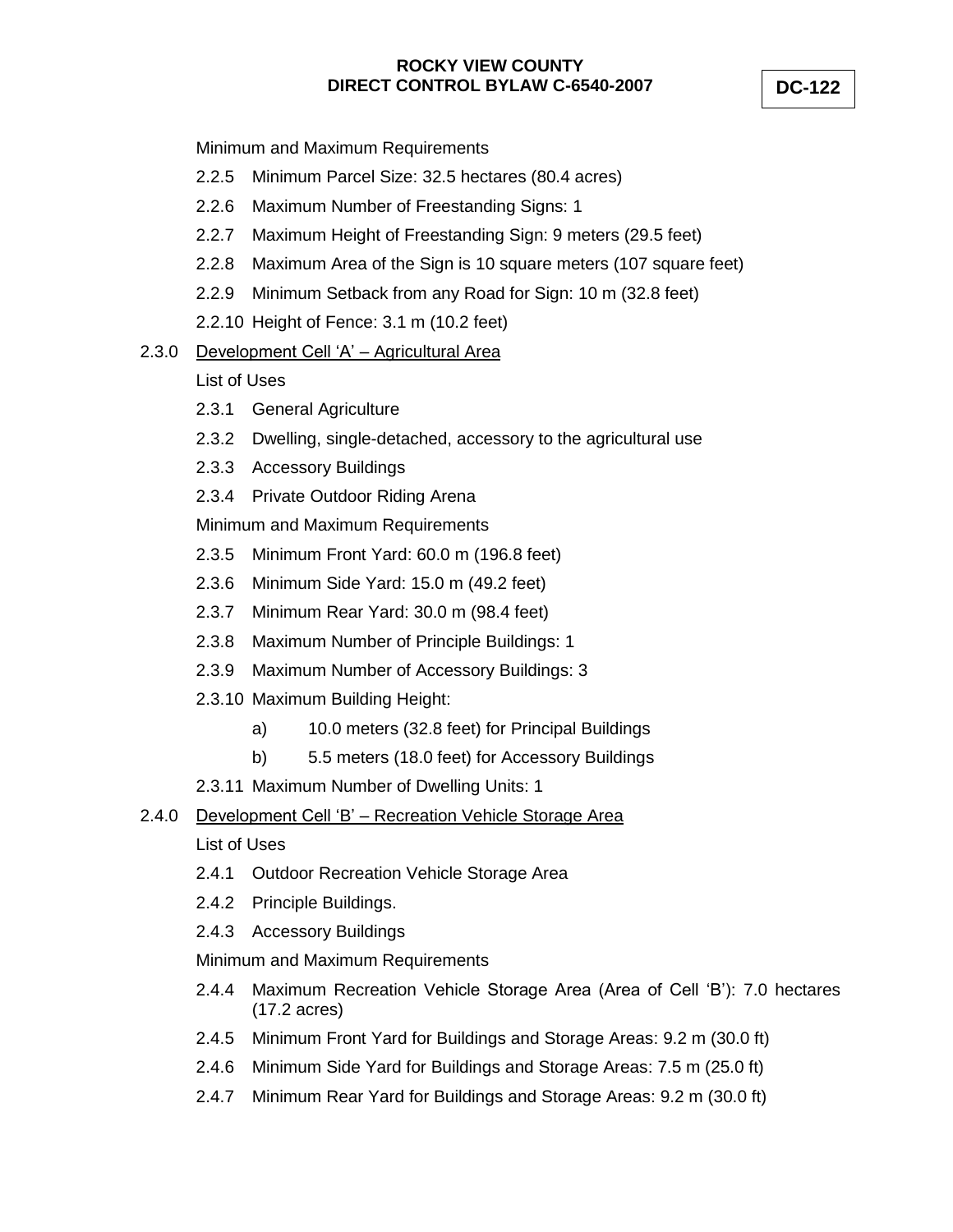- 2.4.8 Maximum Number of Principle Buildings: 3
- 2.4.9 Maximum combined area of Principle Buildings shall not exceed 500.0 square meters (5,382.0 square feet)
- 2.4.10 Maximum Number of Accessory Buildings: 5
- 2.5.11 Maximum combined area of Accessory Buildings shall not exceed 200.0 square meters (2,152.8 square feet)
- 2.4.12 Maximum Building Height:
	- a) 10.0 meters (32.8 feet) for Principal Buildings
	- b) 5.5 meters (18.0 feet) for Accessory Buildings
- 2.4.13 Minimum width of a Recreation Vehicle Parking Stall shall be 3.7 m (12 feet)
- 2.4.14 Maximum Number of Recreation Vehicles in Storage Area: 800

#### **3.0.0 DEVELOPMENT REGULATIONS**

- 3.1.0 No Development Permit for any use or *development* or *building* permit for any *building* shall be issued by the Development Authority and no *development* shall occur on the lands until:
	- 3.1.1 The Owner has completed a Traffic Impact Analysis for the entire development, and it has been approved by both the M.D. of Rocky View No. 44 and further, that all road improvements identified in the Traffic Impact Analysis be completed by the Owner, to the satisfaction of the Municipality.
	- 3.1.2 The Owner has prepared a Stormwater Management Plan, dealing with both on-site and off-site stormwater, completed by a qualified professional engineer licensed to practice in the Province of Alberta, that is satisfactory to the Municipality, and which shows that the development will not negatively affect adjacent lands.
	- 3.1.3 An Emergency Response Plan has been prepared by the Owner and submitted to the satisfaction of the Fire Chief, and which plan establishes, among other things, measures for chemical containment and remediation, storage of fuels and chemicals, soil contamination and fire suppression.
	- 3.1.4 The Owner has prepared and submitted an Overall Site Development Plan, which includes an illustration of the vehicular and pedestrian movement corridors, parking and loading facilities as well as all other facilities that are to be located on the site, and a development phasing plan to the satisfaction of the Development Authority.
	- 3.1.5 The Owner has submitted a Construction Management Plan completed by a qualified professional engineer licensed to practice in the Province of Alberta, satisfactory to the Municipality, which details amongst other items, erosion, dust and noise control measures and stormwater management during construction.
	- 3.1.6 The Owner has received all necessary permits and/or approvals from Alberta Environmental in accordance with the Water Act for the supply of water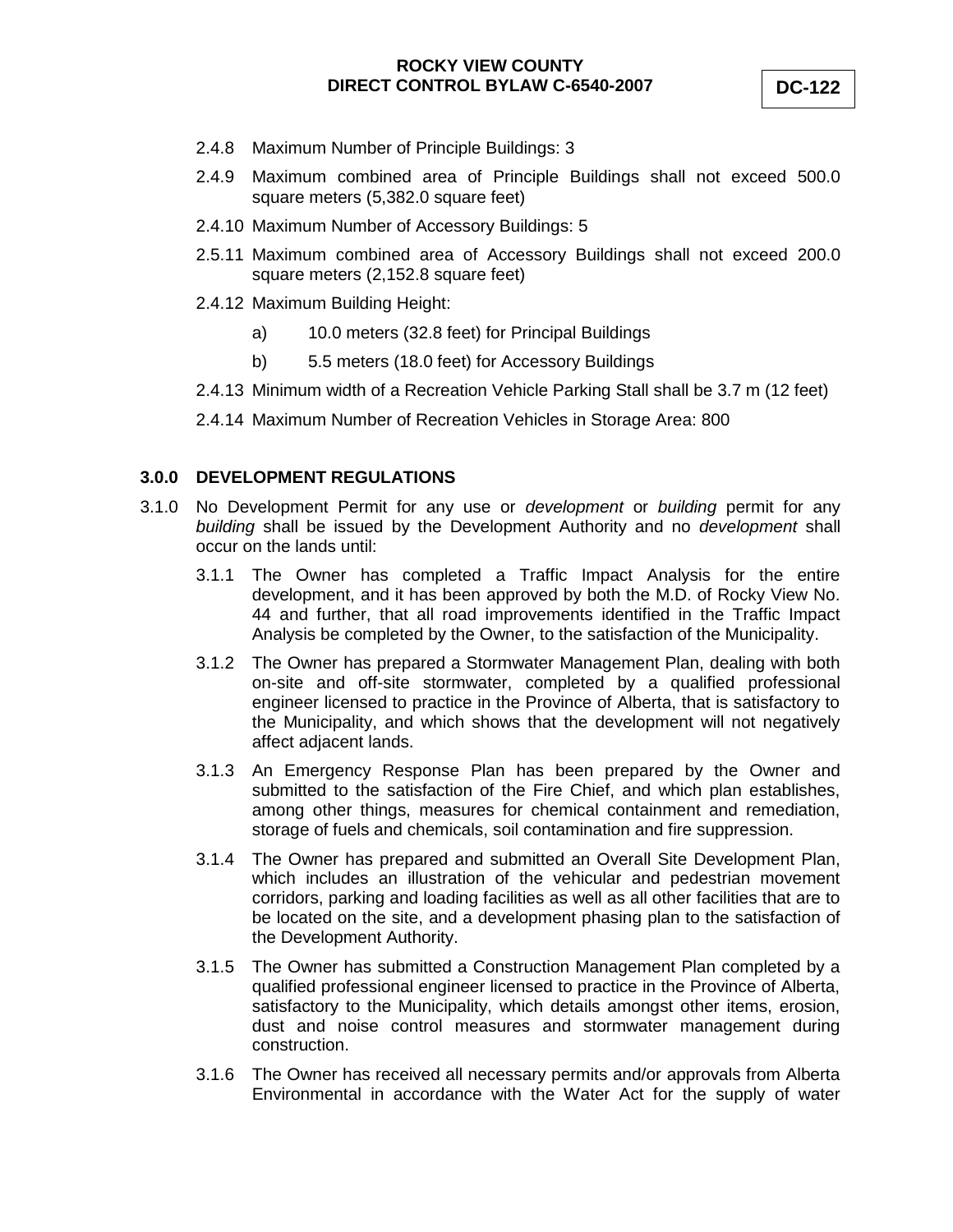necessary to service the development to the satisfaction of the Municipality and Alberta Environment.

3.1.7 All other requirements of this Bylaw have been completed to the satisfaction of the Development Authority.

#### 3.2.0 Water Supply and Sewage Treatment Requirements

- 3.2.1 Potable water for all development on the site shall be provided via a commercial well, licensed and approved for commercial use by Alberta Environment, or hauled to the site and stored in cisterns, all as approved by the Municipality and to the satisfaction of the Municipality.
- 3.2.2 Disposal of wastewater shall be subject to all requirements of the Safety Codes Act, as amended, pursuant to this Bylaw.
- 3.2.3 Any non-domestic waste water, anti-freeze, oil or fuels accumulated on site shall be held in sealed tanks, the contents of which shall be pumped out and properly disposed of off-site to the satisfaction of the Municipality and/or Alberta Environment.
- 3.2.4 Chemically treated waste from Recreational Vehicles shall be collected via an approved dump station, shall then be placed in holding tanks and removed on a regular basis for disposal and treatment at an approved disposal facility.
- 3.2.5 Solid waste shall be disposed of on a regular basis at an approved disposal site.
- 3.2.6 A caveat regarding a Deferred Services Agreement is registered on the Lands, notifying the Owner and any future owners and all lessees of the requirement to connect to Municipally owned piped water and wastewater systems at their own cost when such services become available. This Agreement is to outline the location of existing services within the Lands, the operation and maintenance of these services, the requirements for their decommissioning once Municipal Servicing becomes available, all to the satisfaction of the Municipality.

#### 3.3.0 Landscaping Requirements

- 3.3.1 Landscaping shall be provided in accordance with a Landscape Plan. The Landscape Plan shall be submitted to the Municipality upon application for a Development Permit. The Landscape Plan shall identify the location, type and extent of all hard and soft landscaping proposed for the lands, the plant material proposed, the methods of irrigation and maintenance, and shall require that a minimum of 10% of the lands within the development area shall be landscaped.
- 3.3.2 The quality and extent of landscaping established on site shall be the minimum standard to be maintained for the life of the development. Adequate means of irrigating any soft landscaping and maintaining both hard and soft landscaping shall be detailed in the Landscape Plan.
- 3.3.3 Landscaping treatment within the Plan Area means the modification and enhancement of the surface area of a site through the use of any or all of the following elements: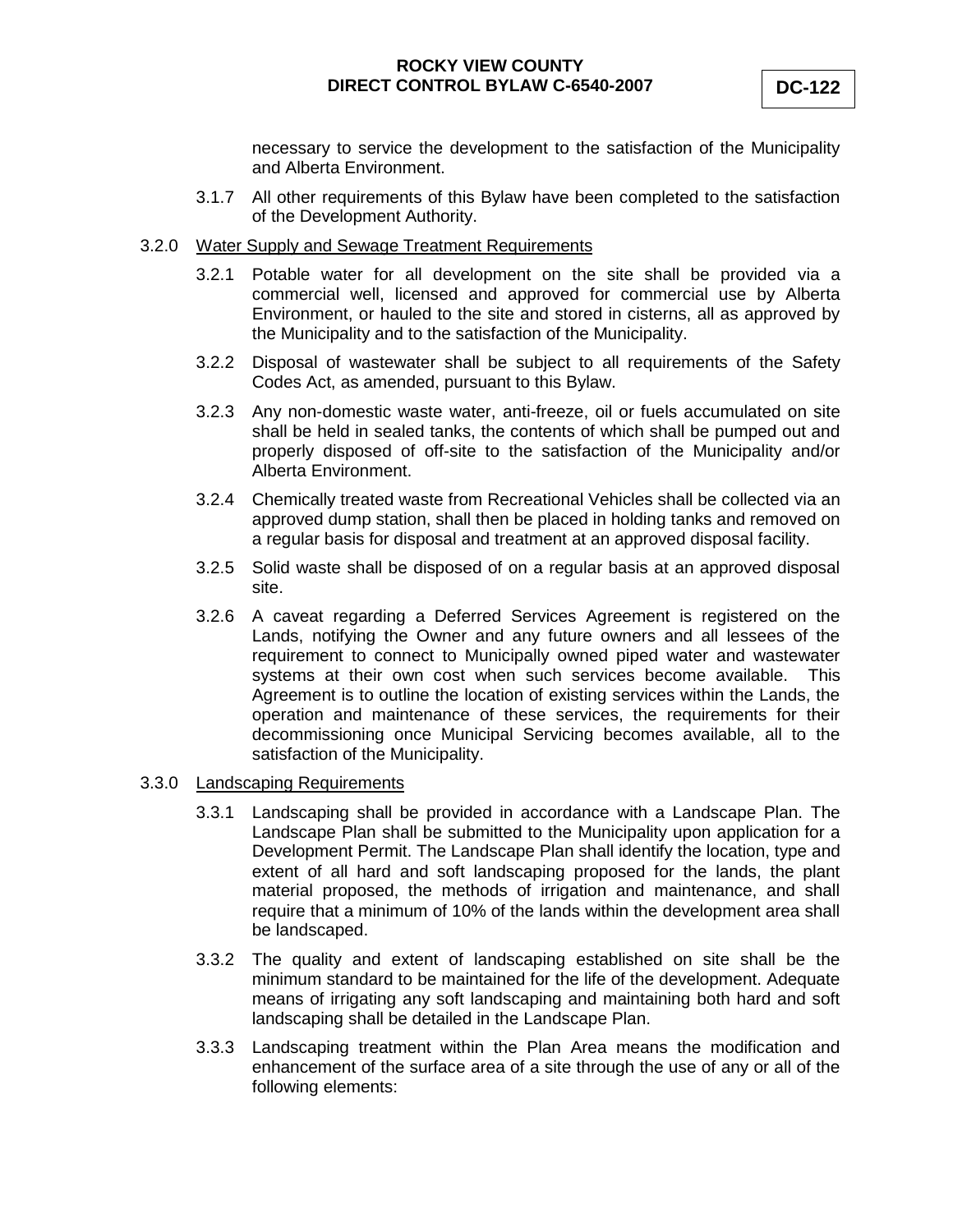- i) Soft landscaping consisting of vegetation such as berms, trees, shrubs, hedges, grass and ground cover; and,
- ii) Hard landscaping consisting of non-vegetative materials such as brick, stone, concrete, tile and wood, excluding monolithic concrete and asphalt.
- 3.3.4 Any landscaping that dies shall be replaced by June 30 the following year.
- 3.3.5 All areas of the site note disturbed as part of the Development Permit shall be maintained in a natural state or under cultivation.
- 3.3.6 All area of the site has a weed control program in accordance with the Weed Control Act of Alberta, and confirmed in a Development Permit
- 3.4.0 Controlled Appearance
	- 3.4.1 The design, character and appearance of any buildings, structures or signs proposed to be erected or located on the lands must be acceptable to, the Development Authority having due regard to the compatibility with and the affect on adjacent properties and the surrounding rural area.
	- 3.4.2 Parking facilities, for domestic vehicles, shall be provided for in accordance with the requirements of the Land Use Bylaw.
	- 3.4.3 Signage shall be considered concurrently with a Development Permit application and may be integrated into building architecture and shall be consistent with the overall development theme.
	- 3.4.4 There shall be no flashing or animated signs.
	- 3.4.5 Lighting shall be located, oriented and shielded to prevent adverse affects on adjacent properties and the safe and efficient function of Range Road 274.
	- 3.4.6 Any Recreational Vehicle Storage Areas shall at all times be screened to soften the visual impact from the adjacent lands to the satisfaction of the Municipality.
	- 3.4.7 The entire area of the Recreational Vehicle Storage Area shall be fenced.
- 3.5.0 Performance Standards
	- 3.5.1 Air Contaminants, Visible and Particulate Emissions No use within any building or structure on the lands shall cause or create air contaminants, visible emissions or particulate emissions beyond the building which contains them.
	- 3.5.2 Odorous Matter No use or operation within a building shall cause or create the emission of odorous matter or vapour beyond the building which contains the use or operation.
	- 3.5.3 Toxic Matter No use or operation on the lands or within a building shall cause or create the emission of toxic matter beyond the lands or the building which contains it. The handling, storage and disposal of any toxic or hazardous materials or waste shall be in accordance with the regulations of any government authority having jurisdiction.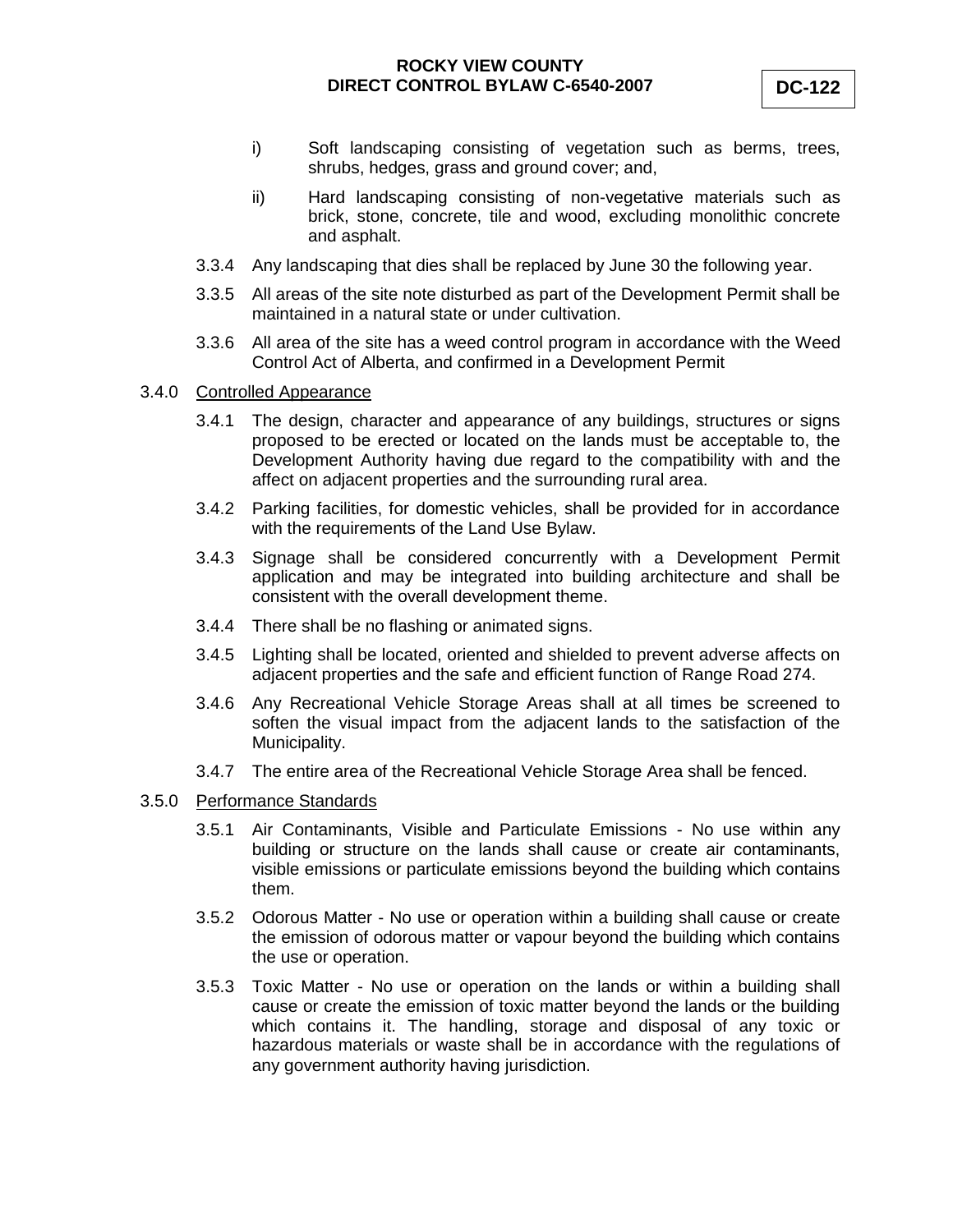- 3.5.4 Garbage Storage Garbage and waste material shall be stored in weatherproof and animal-proof containers. Such containers shall be located within buildings or adjacent to the side or rear of buildings, and shall be screened from view by all adjacent properties and roadways, all to the satisfaction of the Development Authority.
- 3.5.5 Fire and Explosive Hazards Uses and operations on the site which handle, store or utilize products which may be hazardous due to their corrosive, poisonous, flammable, or explosive characteristics shall comply with the applicable fire regulations of the Municipality or the regulations of any other government authority having jurisdiction and in accordance with any hazardous materials or emergency management plan that may be require by the Municipality, and as defined in a Development Permit.
- 3.5.6 Fire Protection Fire protection measures shall be provided as may be required by the Municipality and included in a Development Permit.

#### **4.0.0 DEFINITIONS**

- 4.1.0 Unless otherwise defined in this Bylaw, all words and uses shall be defined as per Section 8 (Definitions) of Bylaw C-4841-97.
- 4.2.0 **Recreation Vehicle Storage** means an area of land set aside or otherwise defined for the outdoor storage of recreation vehicles.
- 4.3.0 **Recreation Vehicle** means a mobile vehicle, or attachment to a vehicle, that is used as a temporary travel shelter.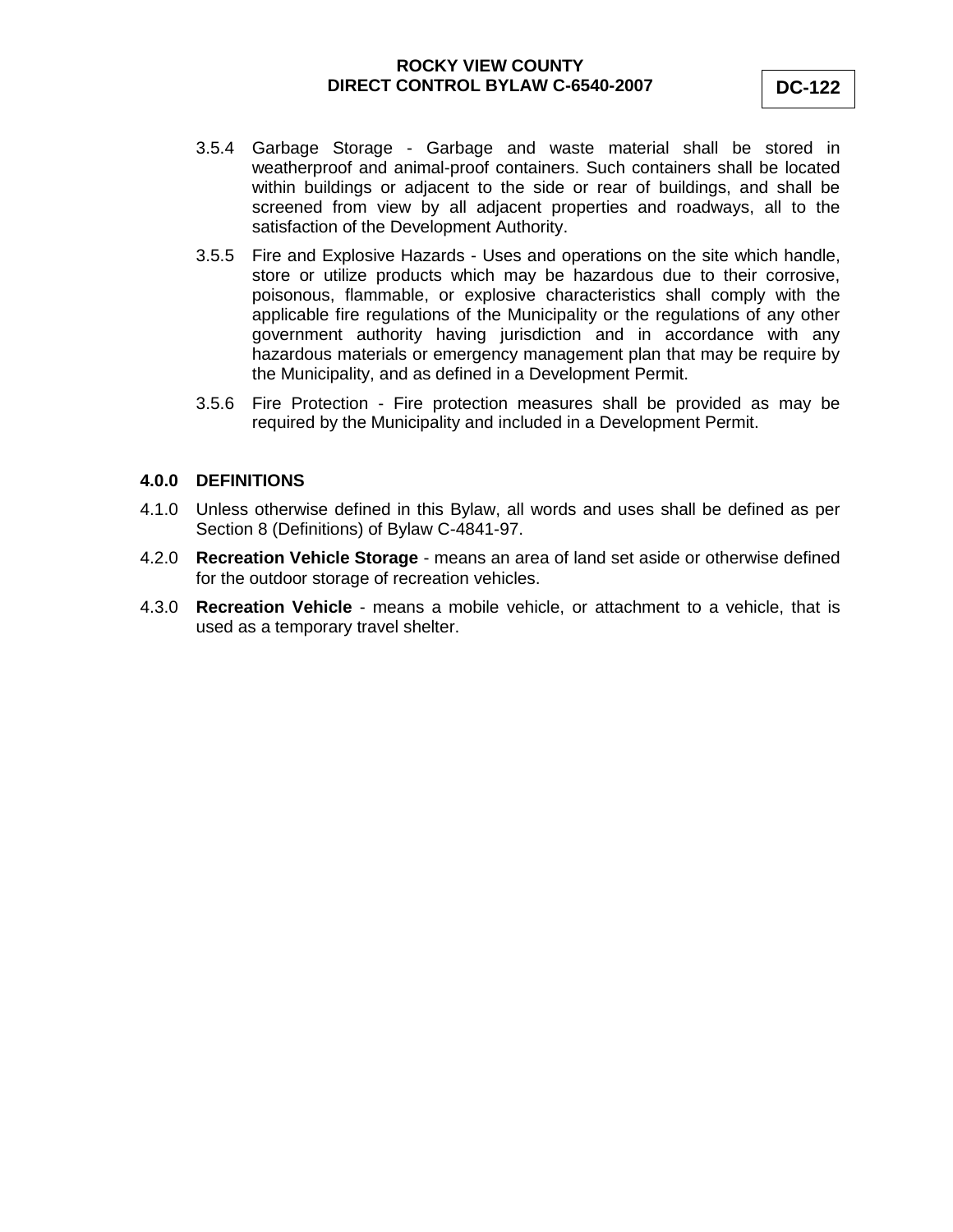